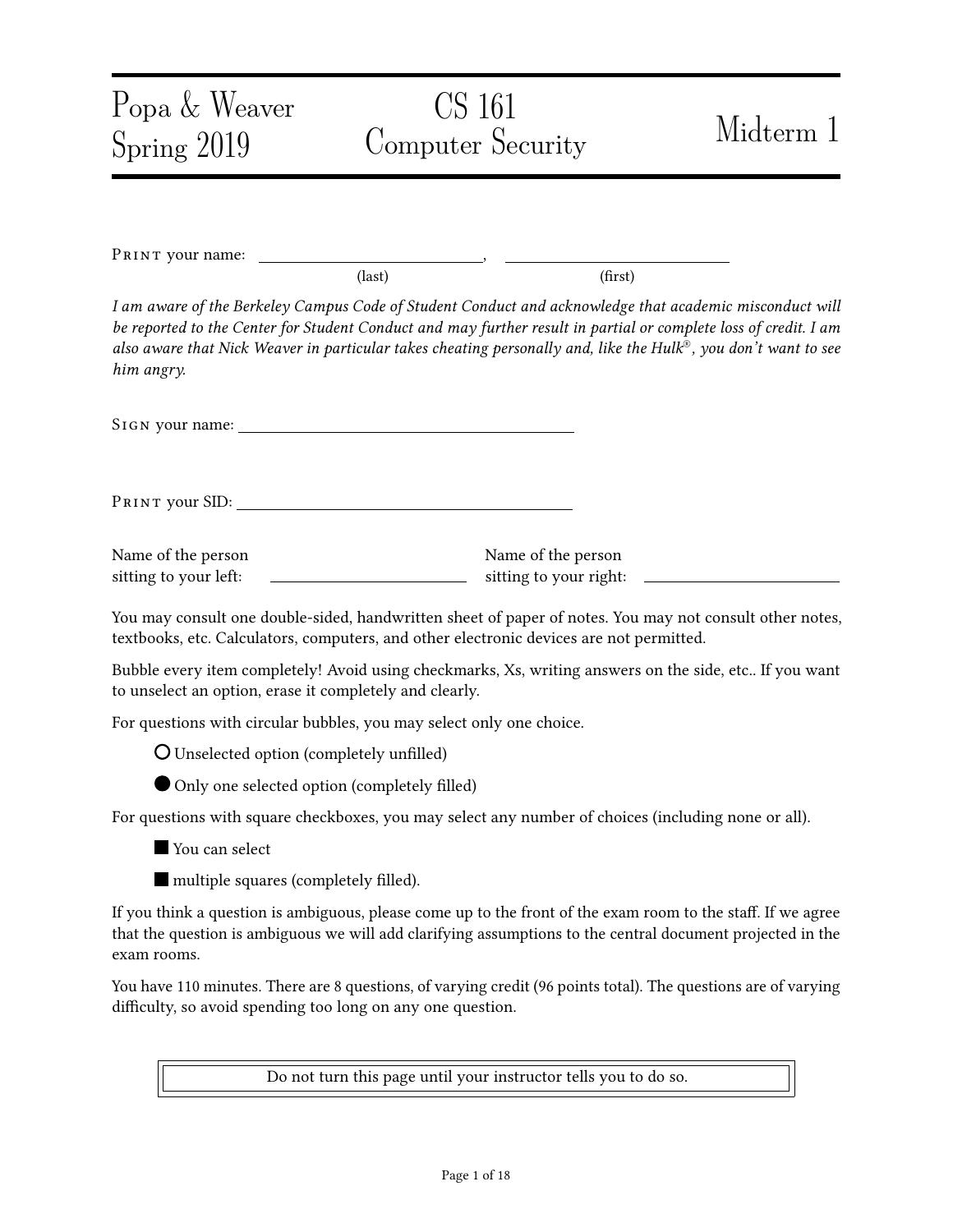Grade distribution (out of 96 points):

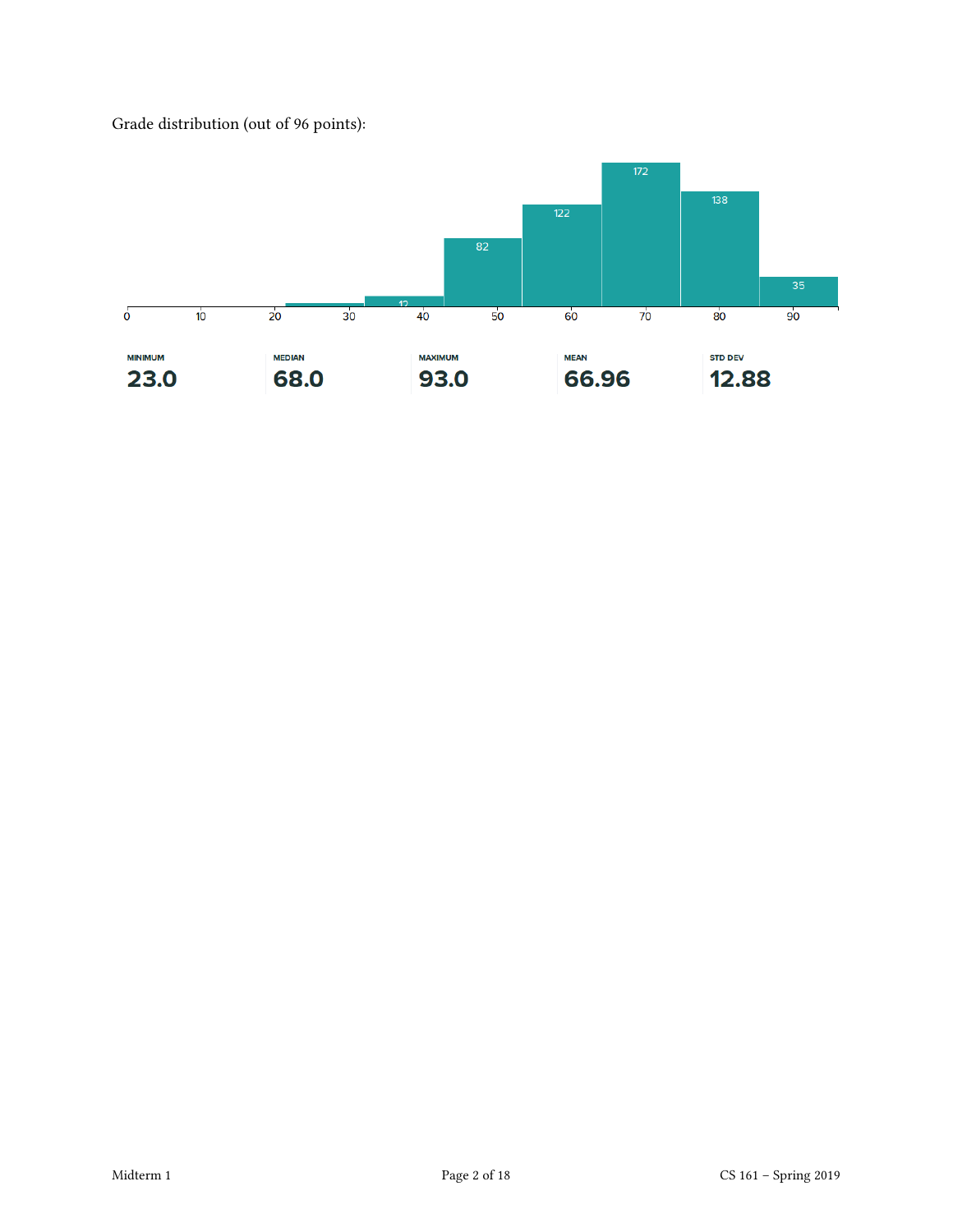#### Problem 1 Potpourri Question (16 points) (16 points)

(a) TRUE OF FALSE: Unlike CTR mode, CBC offers integrity against flipping bits of the ciphertext.

O TRUE PALSE

Solution: Bit flipping in CBC can cause different decryption result.

(b) TRUE OF FALSE: ASLR helps prevent buffer overflow attacks by randomizing the relative position of a buffer with respect to the overwritable return instruction pointer on the stack.

O TRUE PALSE

- 
- (c)  $T_{\text{RUE}}$  or  $F_{\text{ALSE}}$ : ASLR helps prevent buffer overflow attacks by randomizing the relative order in which function stack frames are placed on the stack.

O TRUE PALSE



Solution: ASLR randomizes the start of different memory sections, but does not affect the order of each function's stack frame.

(d) TRUE or FALSE: It is possible to use the ret2esp attack from Project 1 when  $W^{\wedge}X$  is enabled.

O TRUE **FALSE** 

Solution: As described, the ret2esp attack is not possible because the shellcode can only be placed on the stack.  $W^{\wedge}X/NX/DEP$  will prevent the shellcode from executing, so the attack will fail.

(e)  $T_{\text{RUE}}$  or  $F_{\text{ALSE}}$ : Sandboxing different parts of an application can help reduce the size of the TCB.

 $\bullet$  True

- (f) True or False: Symmetric key encryption is faster than asymmetric key encryption.
	- TRUE **O** FALSE

(g) Let *m* be a message, let  $E_k$  be any IND-CPA encryption scheme and MAC<sub>k</sub> be any secure MAC function. Let *k* be a randomly generated key. Write  $C = E_k(m)$ .

TRUE OF FALSE: If an eavesdropper sees  $C \parallel MAC_k(C)$ , the message *m* is still confidential.

O TRUE PALSE

**Solution:** Nope, reuses key  $k!$ ! It is **incorrect** in general to reuse a key for two different purposes, as discussed in the 2/19 and 2/21 lectures.

(h) Mallory is a man-in-the-middle attacker, but Alice and Bob want to send messages to each other without her interference. Which of the following properties alone is enough to ensure that Mallory can neither read nor tamper with any of their messages?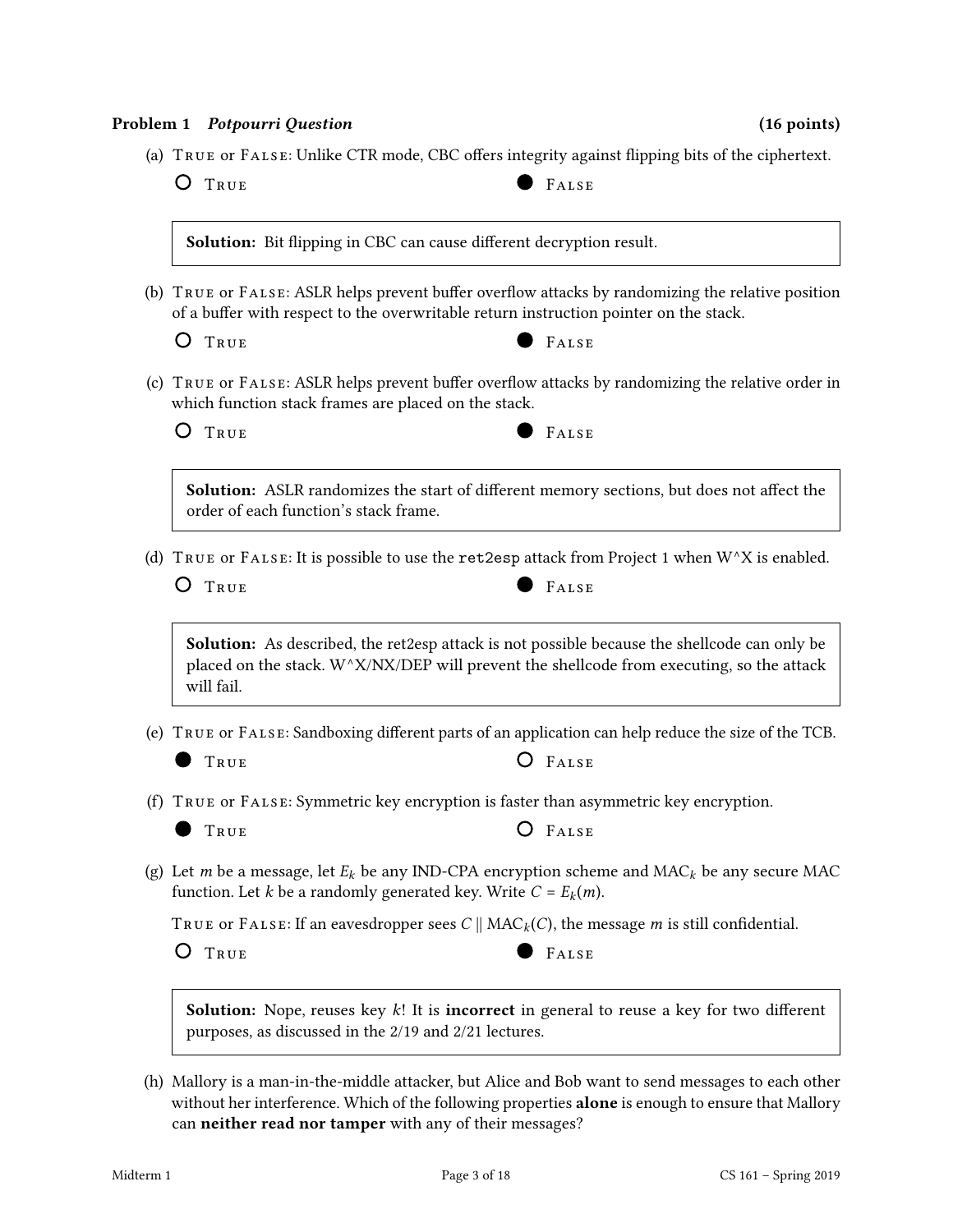| O Confidentiality        | O Authenticity                                            | O Polytime Hardness |
|--------------------------|-----------------------------------------------------------|---------------------|
| $\overline{O}$ Integrity | O Availability                                            | None of the above   |
|                          | <b>Solution:</b> None of the properties alone are enough. |                     |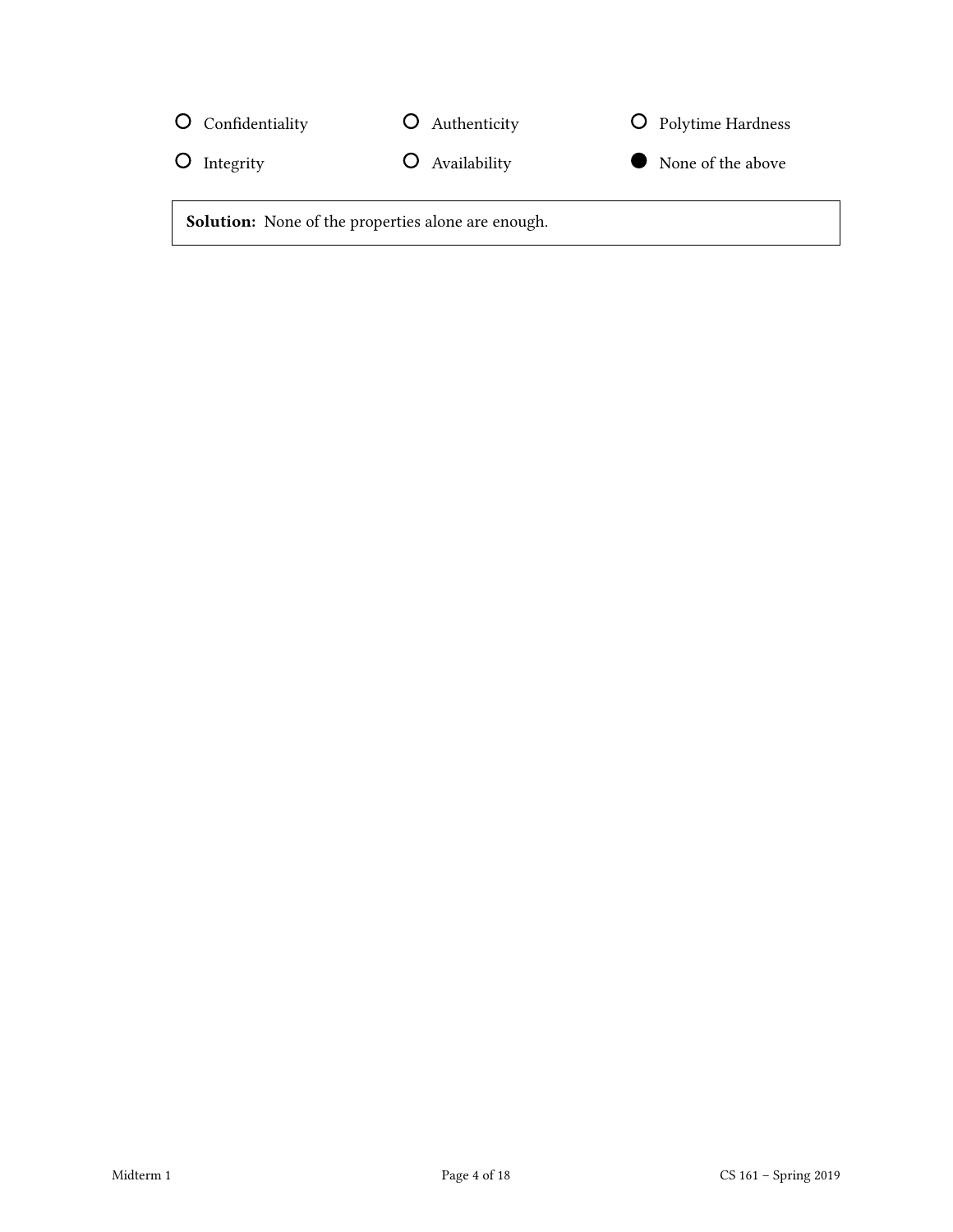#### Problem 2 Greetings from Mallory (9 points) (9 points)

The following program has two security-critical vulnerabilities. APPENDIX: See the Appendix for a list of C functions.

```
1 void get_name (char * prompt, char * greeting) {
2 printf (prompt);
3 int fd = 0; // stdin
4 char ∗ buf = greeting + strlen (greeting); // remaining buffer
5 size_t count = sizeof (greeting) - strlen (greeting); // size left
6 read (fd, buf, count);
\sqrt{ }8
9 int main () {
10 char prompt \begin{bmatrix} \end{bmatrix} = "Please enter your name: \n";
11 char g r e e ting [64] = "Welcome back, ";
12 get_name (prompt, greeting);
13 printf (greeting);
14 }
```
Identify the two security-critical vulnerabilities in the code. For each vulnerability, provide the line number and a short explanation. (GRADING NOTE: You will receive six points if you find one vulnerability, and nine points if you find both vulnerabilities.)

## (a) Vulnerability 1:

⋄ Line number: \_\_\_\_\_\_\_

⋄ Explanation: (20 words max)

(b) Vulnerability 2:

 $\diamond$  Line number:

⋄ Explanation: (20 words max)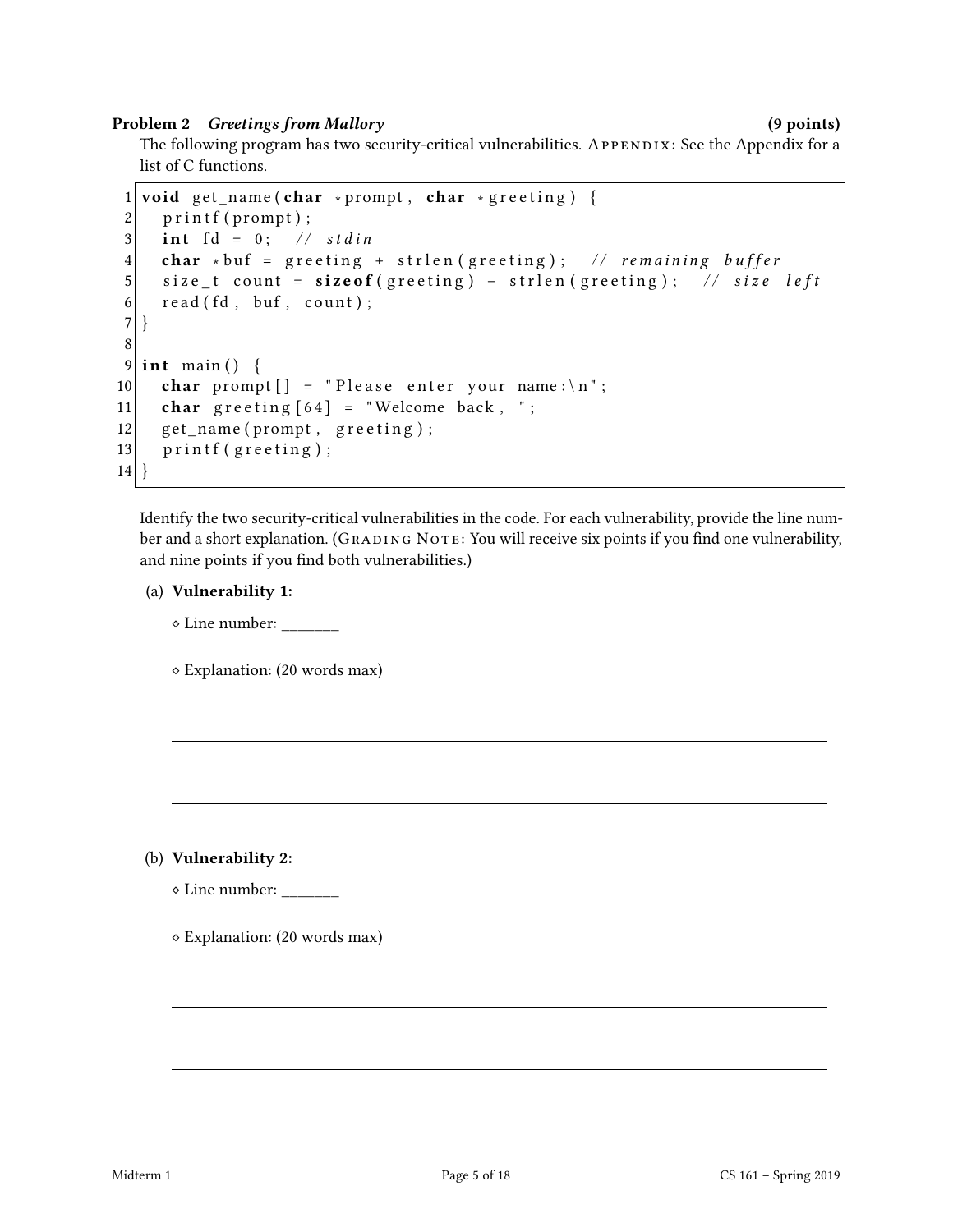#### Solution:

• Vulnerability 1:

Line 5

sizeof(greeting) evaluates to sizeof(char \*), which is 4 and not 64, so count underflows and becomes a large unsigned number. The read operation can then overflow past the end of the greeting buffer.

This can be exploited by overwriting the saved return address of function main and hijacking the control-flow of the program.

• Vulnerability 2:

Line 13

String format vulnerability, since contents of the greeting argument are controlled by the attacker, who can insert format modifiers  $\frac{6}{15}$ ,  $\frac{6}{10}$ , etc.

A string format vulnerability is very dangerous and can actually allow arbitrary code execution through special use of %n and other formats.

• Another issue (partial credit):

Another issue with this program is that the greeting string is not guaranteed to be null terminated after the read operation. This allows the printf function on line 13 to read past the end of the greeting buffer. On this particular program, this is not security-critical, because after the greeting buffer it will find the prompt buffer, which is null terminated and doesn't give any new information to the attacker.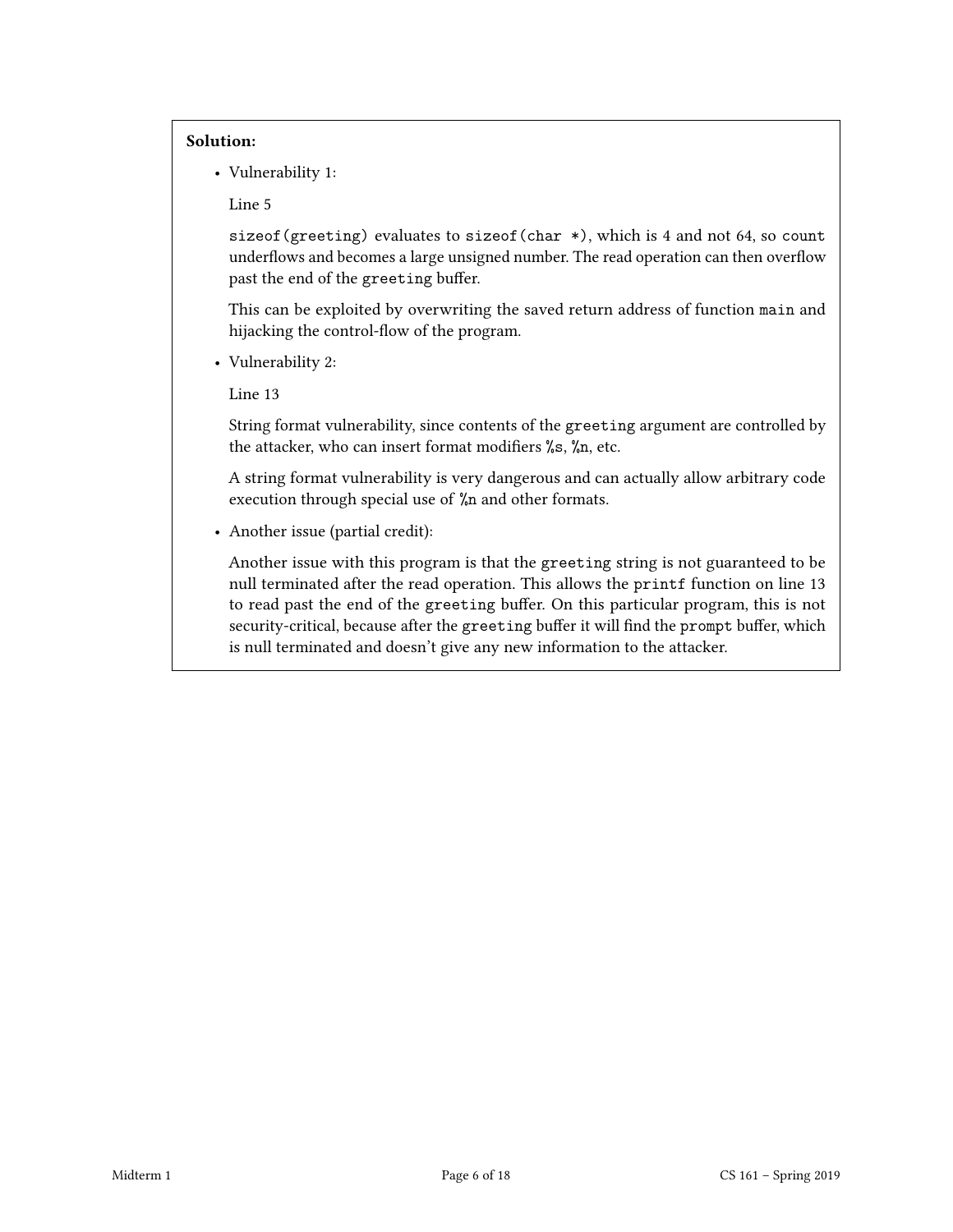#### Problem 3 Prince of Security (8 points) (8 points)

(a) Rather than using a password manager, you decide to hide your passwords under the directory old-tax-returns/old-things/not-secret/passwords, reasoning that it is secure because hackers won't be able to find them. Which security principle does this violate?

| O Least privilege         | <b>O</b> Consider human factors |
|---------------------------|---------------------------------|
| $\bullet$ Shannon's maxim | <b>O</b> Know your threat model |

(b) At night, you cannot enter Etcheverry without special cardkey access. However you can get around this by going to the second floor of Soda, and then using your cardkey to open the Etcheverry-Soda door on the second floor. Which security principle does this violate?

| • Ensure complete mediation    | O Consider human factors |
|--------------------------------|--------------------------|
| $\overline{O}$ Shannon's maxim | <b>O</b> Least privilege |

(c) You enjoy CS 161 and decide to become the head TA! The front desk hands you physical keys: some access the printing room and some access a closet full of exam questions. You give away only the keys which access the printing room to the TAs in charge of printing discussion worksheets. Which security principle did you consider?

| <b>O</b> Ensure complete mediation  | O Division of trust |
|-------------------------------------|---------------------|
| O Design in security from the start | Least privilege     |

- (d) In certain government agencies, employees are required to use government-approved phones for work. Some employees find these phones too difficult to use, so they do work on their personal phones instead. Which security principles does this violate?
	- Ensure complete mediation
- Division of trust

Least privilege

Consider human factors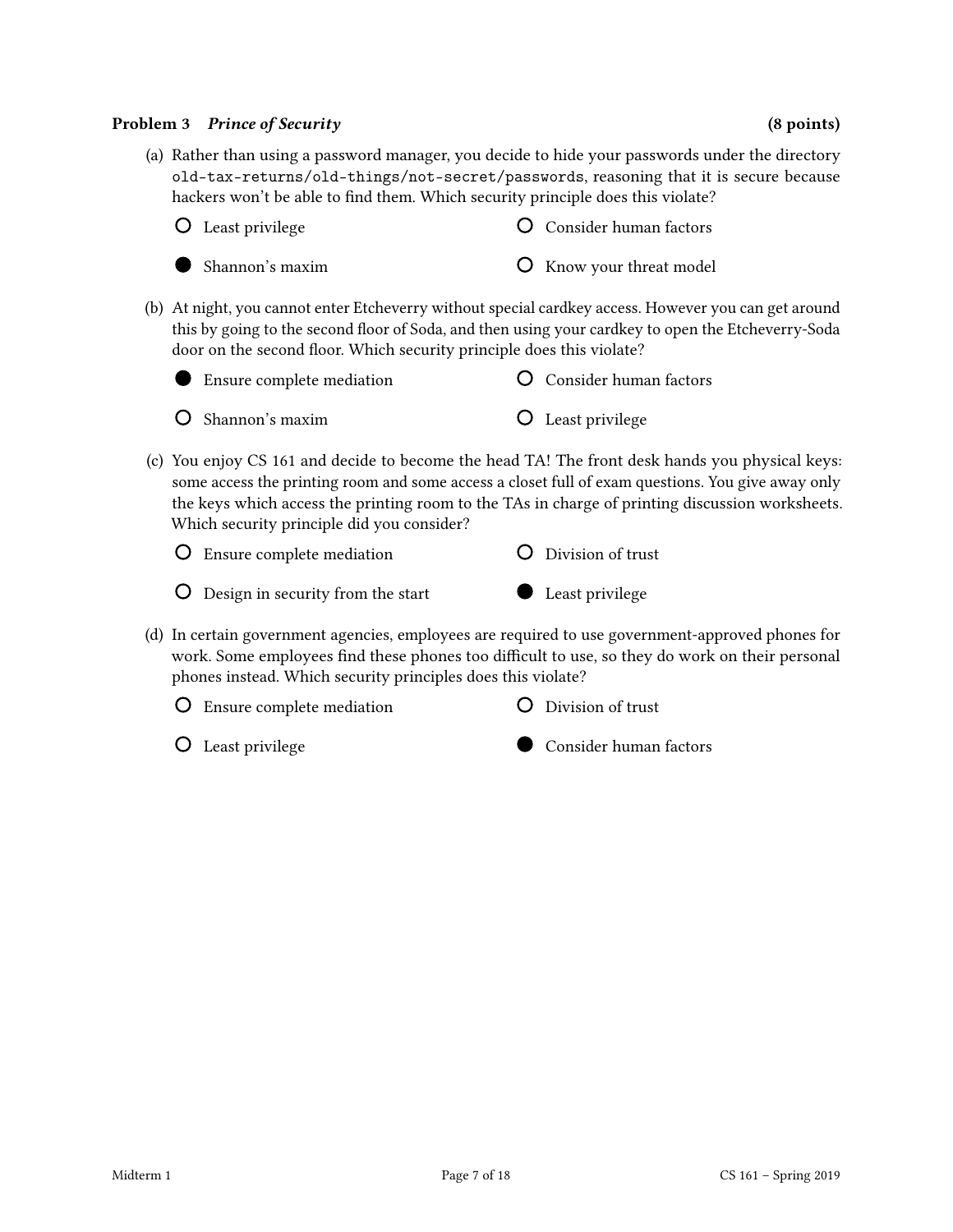#### Problem 4 AES-CBC-STAR (13 points)

Let  $E_k$  and  $D_k$  be the AES block cipher in encryption and decryption mode, respectively.

(a) We invent a new encryption scheme called AES-CBC-STAR. A message  $M$  is broken up into plaintext blocks  $M_1, \ldots, M_n$  each of which is 128 bits. Our encryption procedure is:

$$
C_0
$$
 = **IV** (generated randomly),

$$
C_i = E_k(C_{i-1} \oplus M_i) \oplus C_{i-1}.
$$

where ⊕ is bit-wise XOR.

 $\diamond$  Write the equation to decrypt  $M_i$  in terms of the ciphertext blocks and the key  $k$ .

**Solution:**  $M_i = D_k(C_i \oplus C_{i-1}) \oplus C_{i-1}.$ 

- (b) Mark each of the properties below that AES-CBC-STAR satisfies. Assume that the plaintexts are 100 blocks long, and that  $10 \le i \le 20$ .
	- $\Box$  Encryption is parallelizable. Decryption is parallelizable. If  $C_i$  is lost, then  $C_{i+1}$  can still be decrypted. ■ If  $C_i$  is lost, then  $C_{i-2}$  can still be decrypted. If we flip the least significant bit of  $C_i$ , this always flips the least significant bit in  $P_i$  of the decrypted plaintext.  $\Box$  If we flip a bit of  $M_i$  and re-encrypt using the same IV, the encryption is the same except the corresponding bit of  $C_i$  is flipped. If  $C_i$  is lost, then  $C_{i-1}$  can still be decrypted. If  $C_i$  is lost, then  $C_{i+2}$  can still be decrypted. If we flip the least significant bit of  $C_i$ , this always flips the least significant bit in  $P_{i+1}$ of the decrypted plaintext.  $\Box$  It is not necessary to pad plaintext to the blocksize of AES when encrypting with AES-CBC-STAR.
- (c) Now we consider a modified version of AES-CBC-STAR, which we will call AES-CBC-STAR-STAR. Instead of generating the IV randomly, the challenger uses a list of random numbers which are public and known to the adversary. Let  $IV_i$  be the IV which will be used to encrypt the *i*th message from the adversary.
	- ⋄ Argue that the adversary can win the IND-CPA game.

Solution: Adversary sends two arbitrary (unequal but equal length), one-block messages  $(M, M')$  as the challenge. The resulting ciphertext is either  $C_0 = IV_0 ||E_k(IV_0 \oplus M) \oplus IV_0$  or  $C_0 = \mathbf{IV}_0 || E_k(\mathbf{IV}_0 \oplus M') \oplus IV_0.$ 

Next the adversary sends IV<sub>1</sub> ⊕ IV<sub>0</sub> ⊕ *M*. The resulting ciphertext is  $C_1 = IV_1||E_k(IV_1 \oplus (IV_0 \oplus$ IV<sub>1</sub> ⊕ *M*)) ⊕ IV<sub>1</sub>, which simplifies to IV<sub>1</sub>| $E_k$ (IV<sub>0</sub> ⊕ *M*) ⊕ IV<sub>1</sub>. If the second block of  $C_1$  ⊕ IV<sub>1</sub> equals the second block of  $C_0 \oplus IV_0$ , then the challenger encrypted M. Otherwise the challenger encrypted M'. Hence we break IND-CPA with advantage significantly above  $\frac{1}{2}$  (in fact such an adversary wins all the time).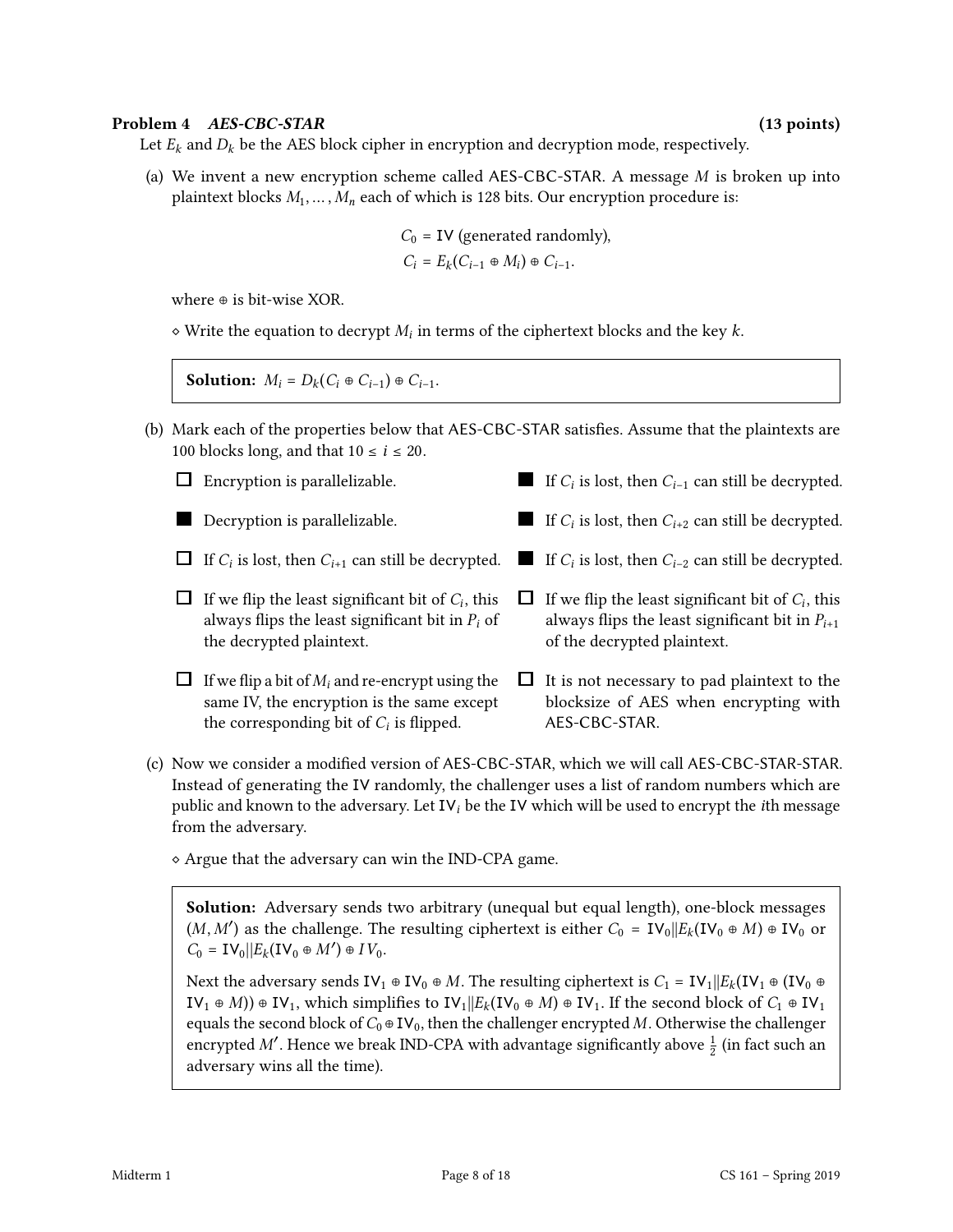An alternative solution is to send the challenger ciphertexts  $M = IV_1$  and  $M' =$  anything else. If the challenger encrypts  $M$ , the message received is  $E_k(0) \oplus IV_1$ . Then for the second message, send IV<sub>2</sub>. If the output ciphertext ⊕IV<sub>1</sub>⊕IV<sub>2</sub> equals the challenge ciphertext, then the challenger encrypted  $M$ . Otherwise they encrypted  $M'$ .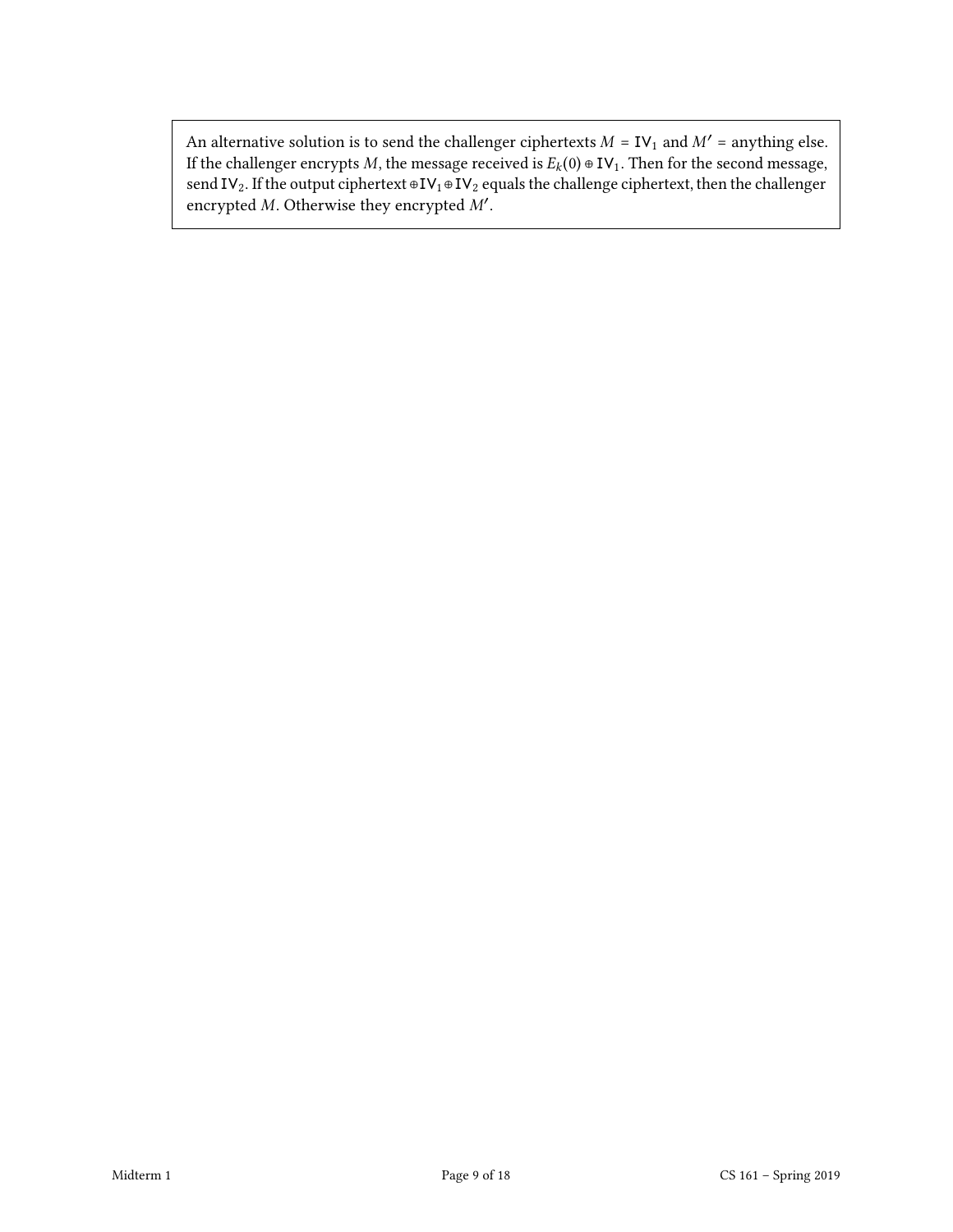Problem 5 Extreme conditioning the set of the set of the set of the set of the set of the set of the set of the set of the set of the set of the set of the set of the set of the set of the set of the set of the set of the

Consider the following code:

```
1 int my_strcmp (char * s1, char * s2) {
2 \vert size_t i = 0;
3 while (s1[i]) {
4 /* * part b * */5 if (s1[i] := s2[i]) {
6 break;
7 }
8 \t i++;9 }
10 char uc1 = * s1, uc2 = * s2;
11 if (uc1 < uc2) return -1;
12 return uc1 > uc2;
13 }
```
(a) Consider the preconditions necessary to ensure memory safety. What is required about null termination and length of the strings?

⋄ Write at most two preconditions, of at most ten words each.

Solution: (1) s1 must be null terminated

(2) The length of s1 also cannot be greater than the length of s2 or s2 must be null terminated, otherwise we would read past the end of s2.

(b) State one invariant at line 4 about s1 that is about memory safety. Do not include an invariant which is already a precondition.

⋄ Write this invariant.

**Solution:** for all x in [0, i],  $s1[x]$  ! = '\0' OR 0 <= i < strlen(s1) [these two are equivalent]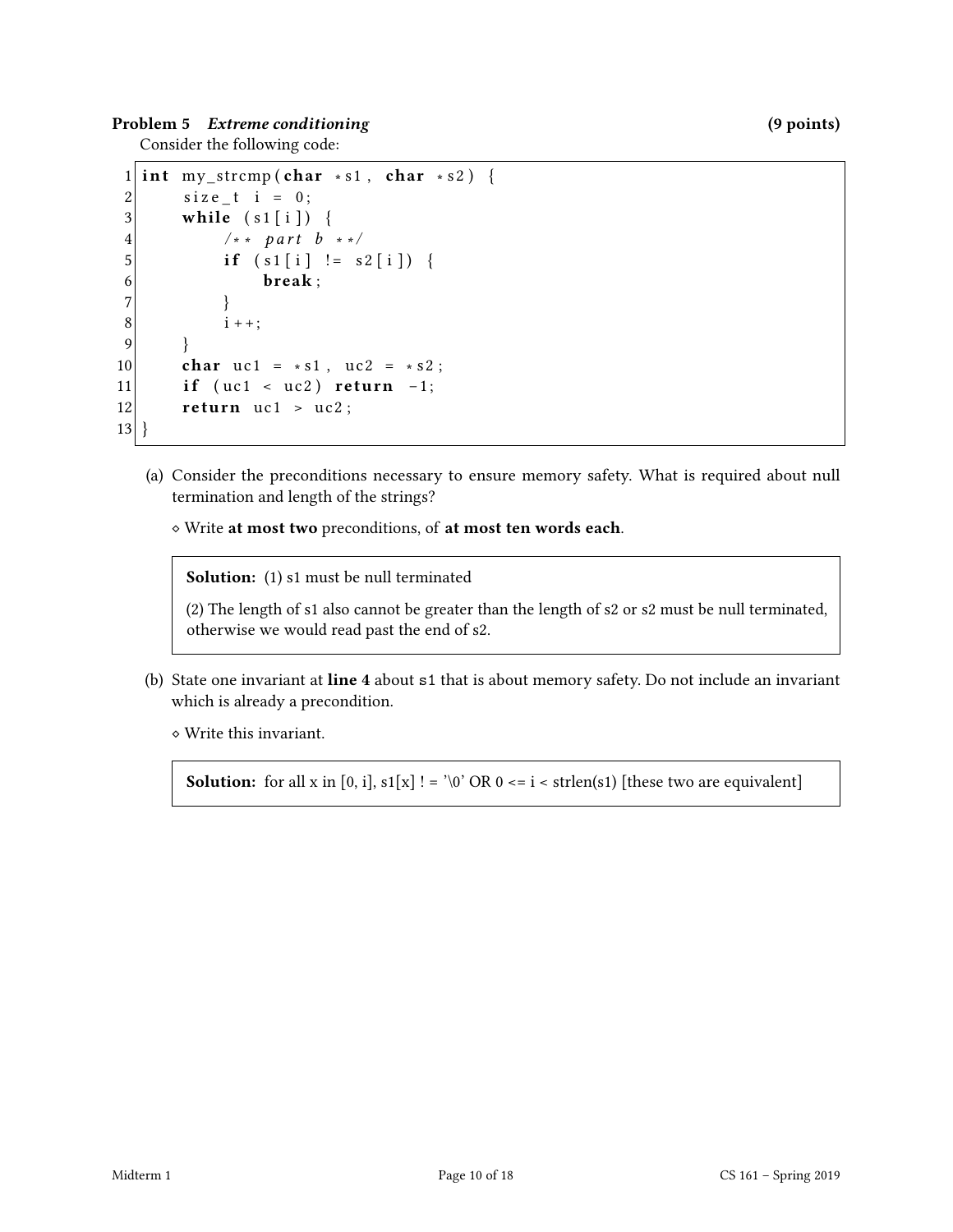## Problem 6 Please, Just Use HMAC (8 points) (8 points)

Alice and Bob are partners struggling through their CS 161 project, and need to share code with one another, but their only option is to pass messages through an insecure server in Soda. They are afraid another student, Mallory, might read or tamper with the messages.

They have already established public-keys ( $P_A$  and  $P_B$ ), secret keys ( $S_A$  and  $S_B$ ) and two shared symmetric keys (k and k'). Using these, the SHA3 cryptographic hash function (SHA3), and an IND-CPA secure symmetric-key encryption (Enc<sub>k</sub>), Alice proposes a set of ways to send her messages ( $M$ ) to Bob. Note that || denotes the concatenation operation.

(a) Mark which of her following proposals provide condentiality and allow Bob to retrieve the message  $M$  in the presence of only passive adversaries. (Select all that apply.)



## Solution:

Any protocol that provides the plaintext  $(M)$  in the clear does not provide confidentiality. Enc is an IND-CPA encryption function, as is by definition confidential.

Since cryptographic hash functions are deterministic, they do not provide condentiality. In particular, an attacker can tell if the same message is sent twice.

(b) Mark which of her following proposals provide integrity. (Select all that apply.)

| $\Box$ M    SHA3(M)           | $\Box$ Enc <sub>k</sub> $(M)$                            |
|-------------------------------|----------------------------------------------------------|
| $\Box$ SHA3(M    k')          | $\Box$ M    SHA3(M    S <sub>A</sub> )                   |
| $\Box$ M    SHA3(M    $P_B$ ) | $\Box$ Enc <sub>k</sub> $(M)$    SHA3 $(M \parallel k')$ |

**Solution:** Any proposal that does not include any secret information cannot provide integrity, since the entire ciphertext can be recomputed by the adversary Mallory. This includes proposals that use  $P_B$ , since this is a *publicly*-known key.

 $H(M \parallel K)$  fails to provide integrity, since the original message is not recoverable (Bob cannot invert the cryptographic hash function). Bob does not have access to Alice's secret key, and can never compute  $H(M \parallel S_A)$  to verify that M was not tampered with.

Lastly,  $Enc_K(M)$  fails to provide integrity even though Mallory doesn't know K: she doesn't have to create a valid encryption to tamper with the original. While tampered messages will likely decrypt to random bits, this is still often useful (i.e., Alice is sending a new random key).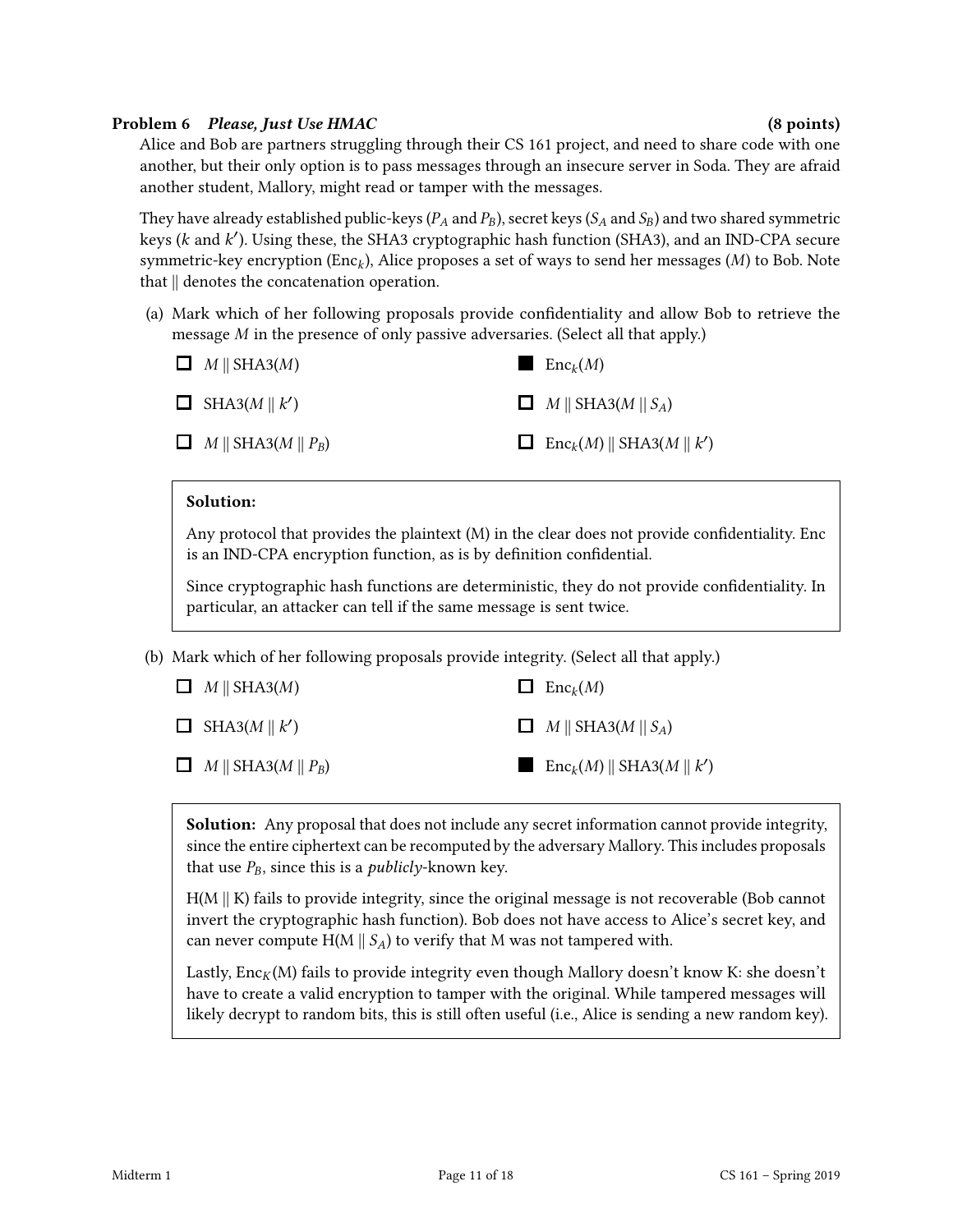## Problem 7 ElGamal and friends (15 points) (15 points)

Bob wants his pipes fixed and invites independent plumbers to send him bids for their services (i.e., the fees they charge). Alice is a plumber and wants to submit a bid to Bob. Alice and Bob want to preserve the confidentiality of Alice's bid, but the communication channel between them is insecure. Therefore, they decide to use the ElGamal public key encryption scheme in order to communicate privately.

Instead of using the traditional version of the ElGamal scheme, Alice and Bob use the following variant. As usual, Bob's private key is x and his public key is PK =  $(p, g, h)$ , where  $h = g^x \mod p$ . However, to send a message M to Bob, Alice encrypts M as  $\text{Enc}_{\text{PK}}(M) = (s, t)$ , where  $s = g^r \text{ mod } p$  and  $t = g^M \times h^r \text{ mod } p$ , for a randomly chosen  $r$ .

- (a) Consider two distinct messages  $m_1$  and  $m_2$ . Let Enc<sub>PK</sub> $(m_1) = (s_1, t_1)$  and Enc<sub>PK</sub> $(m_2) = (s_2, t_2)$ . For the given variant of the ElGamal scheme, which of the following is true?
	- $\bigcirc$  (s<sub>1</sub> + s<sub>2</sub> mod p, t<sub>1</sub> + t<sub>2</sub> mod p) is a possible value for Enc<sub>PK</sub>(m<sub>1</sub> + m<sub>2</sub>).
	- ( $s_1 \times s_2 \mod p$ ,  $t_1 \times t_2 \mod p$ ) is a possible value for  $Enc_{PK}(m_1 + m_2)$ .
	- $\bigcirc$   $(s_1 \times s_2 \mod p, \quad t_1 \times t_2 \mod p)$  is a possible value for  $Enc_{PK}(m_1 \times m_2)$ .
	- $\bigcirc$   $(s_1 + s_2 \mod p, \quad t_1 + t_2 \mod p)$  is a possible value for  $Enc_{PK}(m_1 \times m_2)$ .
	- None of these
- (b) In order to decrypt a ciphertext  $(s, t)$ , Bob starts by calculating  $q = ts^{-x} \mod p$ . Assume that the message  $M$  is between 0 and 1000. How can Bob recover  $M$  from  $q$ ?

Solution: If Bob knows the possible set of messages, then he can pre-compute a lookup table for values of  $q = g^M \bmod p$ .

(c) Explain why Bob cannot efficiently recover M from q if M is randomly chosen such that  $0 \le M < p$ .

**Solution:** Requires solving the discrete log mod $p$ , which is thought to be computationally hard.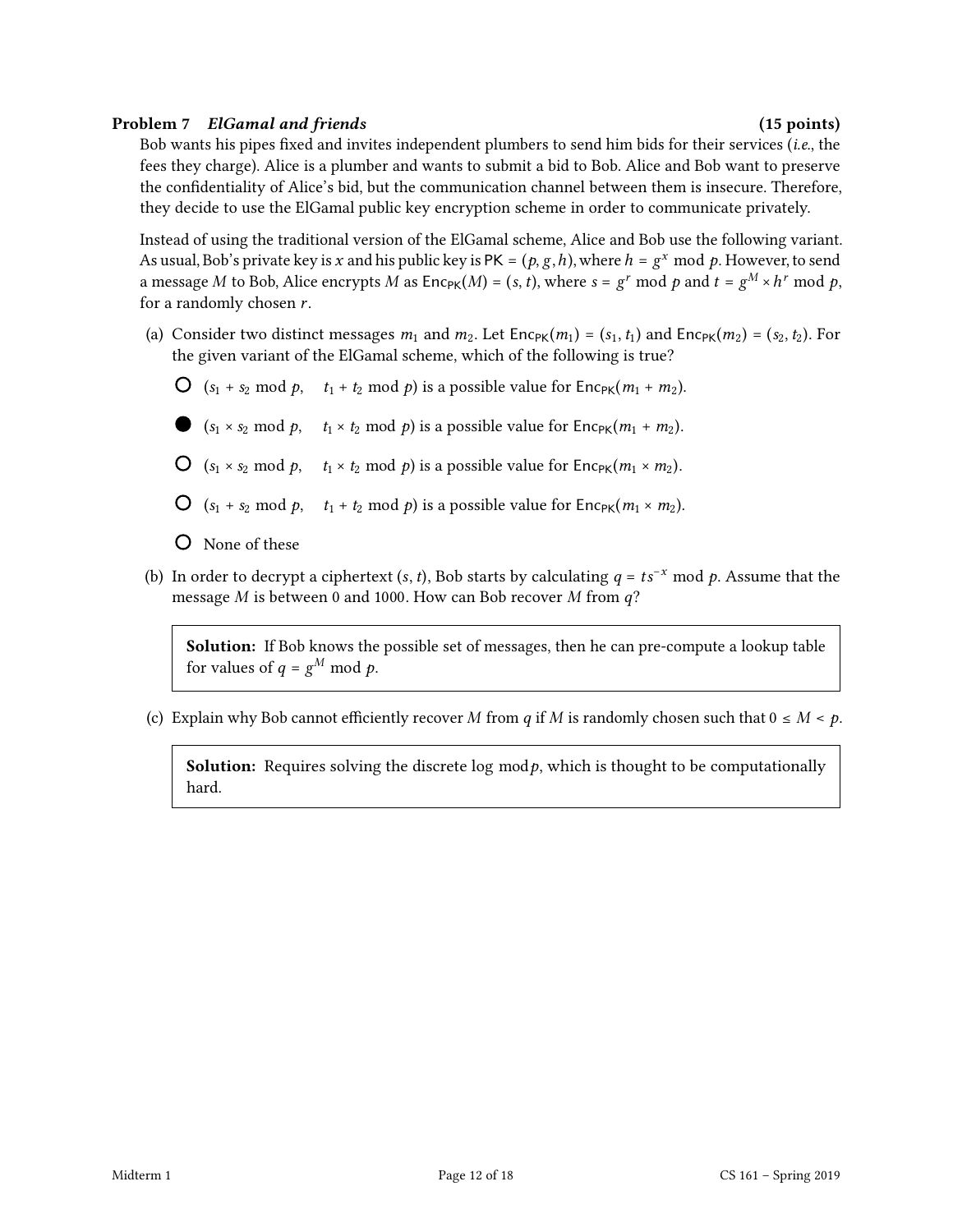(d) Suppose Alice sends Bob a bid  $M_0$  = 500, encrypted under Bob's public key. We let  $C_0 = (s, t)$  be the ciphertext here.

Mallory is an active man-in-the-middle attacker who knows Alice's bid is  $M_0 = 500$ . Mallory wants to replace Alice's bid with  $M_1$  = 999. To do that, Mallory intercepts  $C_0$  and replaces it with another ciphertext  $C_1$ . Mallory wishes that when Bob decrypts  $C_1$ , Bob sees  $M_1$  = 999.

Describe how Mallory creates  $C_1$  in each of the following situations:

- 1. Mallory didn't obtain  $C_0$ , but knows Bob's public key PK =  $(p, g, h)$ .
	- $\diamond$  Question: How should Mallory create  $C_1$ ?

**Solution:** Mallory can simply encrypt  $M$  of her choice using Bob's public key and replace the ciphertext.

- 2. Mallory knows Alice's ciphertext  $C_0$ , but only knows  $p$  and  $g$  in Bob's public key PK =  $(p, g, h)$ . (That is to say, Mallory does not know ℎ.)
	- $\diamond$  Question: How should Mallory create  $C_1$ ?

**Solution:** Mallory can create  $(s', t') = (s, t g^{499}) \pmod{p}$ .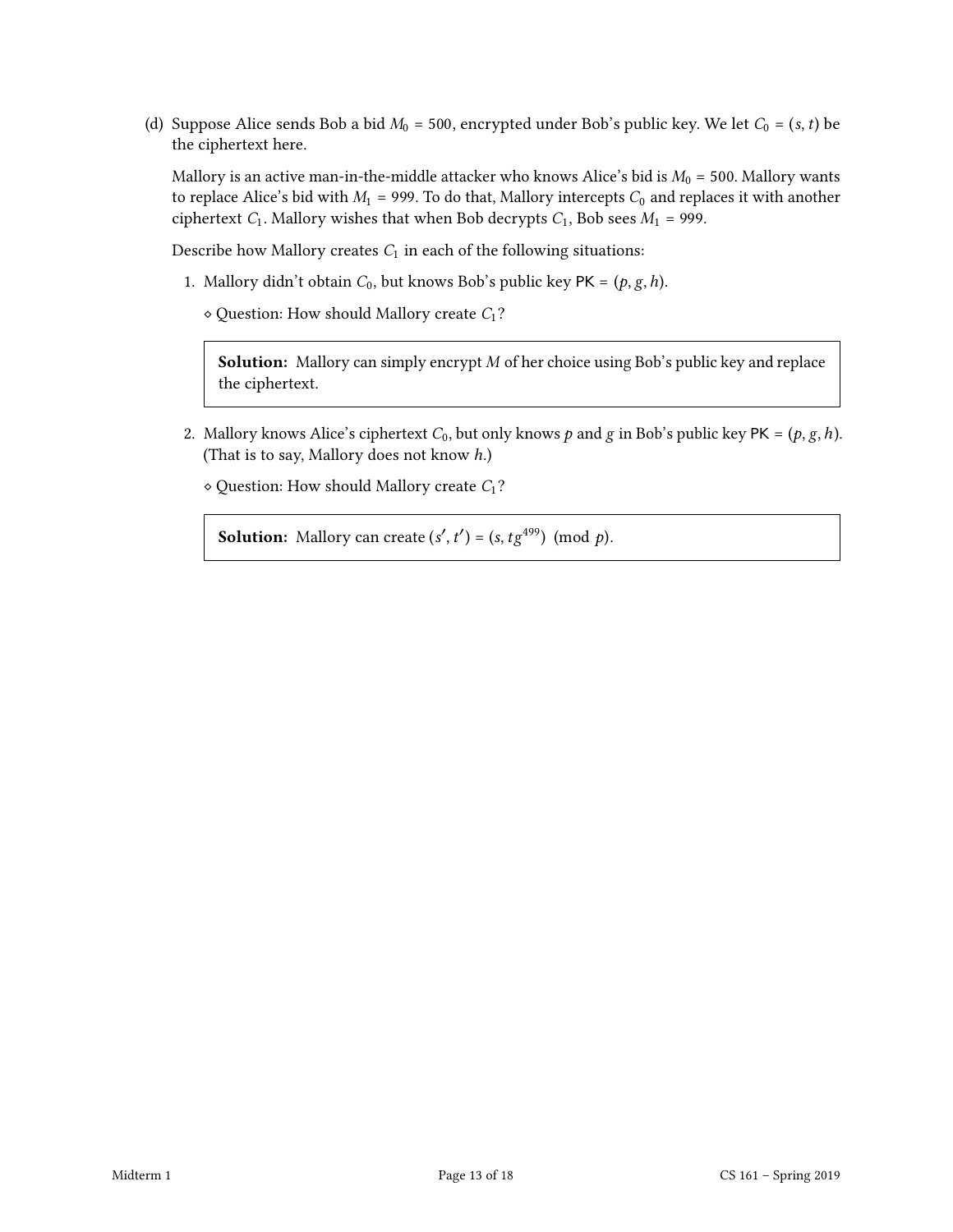#### Problem 8 Canaries Schmanaries (18 points)

The following code runs on a 32-bit x86 system. Stack canaries are enabled, but other memory safety defenses are disabled. As in Project 1, all four bytes of the canary are completely random.

The compiler does not rearrange stack variables. Note the volatile keyword on line 1: this means the arguments s1 and s2 are loaded from memory whenever referenced by doit, instead of being stored in registers.  $APPENDIX: See the Appendix for a list of C functions.$ 

```
1 void doit (char * volatile s1, char * volatile s2) {
2 char buffer [16];
3 strcpy (buffer, s1);
4 \quad \text{strong (s1, s2)};
5 printf ("%s\n%s\n%s\n", buffer, s1, s2);
6 }
7
8 \mid \text{int } \text{main}() \mid9 char s1 [64]; char s2 [64];
10 fgets (s1, size of s1, stdin);
11 \left| \right| fgets (s2, size of s2, stdin);
12 doit (s1, s2);
13 }
```
(a) Which line contains a memory safety vulnerability? What is the name of the vulnerability present on that line?

Solution: Line 3: buffer overflow.

(b) Complete the diagram of the stack, right before line 3. Assume normal (non-malicious) program execution. You do not need to write the values on the stack, only the names. There are no extraneous boxes. As in discussion, the bottom of the page represents the lower addresses.

| compiler padding = $0x00000000$ |  |  |
|---------------------------------|--|--|
| main's canary                   |  |  |
| char s1 [64]                    |  |  |
| char s $2[64]$                  |  |  |
| s2                              |  |  |
| s1                              |  |  |
| saved eip / rip                 |  |  |
| saved ebp / sfp                 |  |  |
| doit's canary                   |  |  |
| char buffer[16]                 |  |  |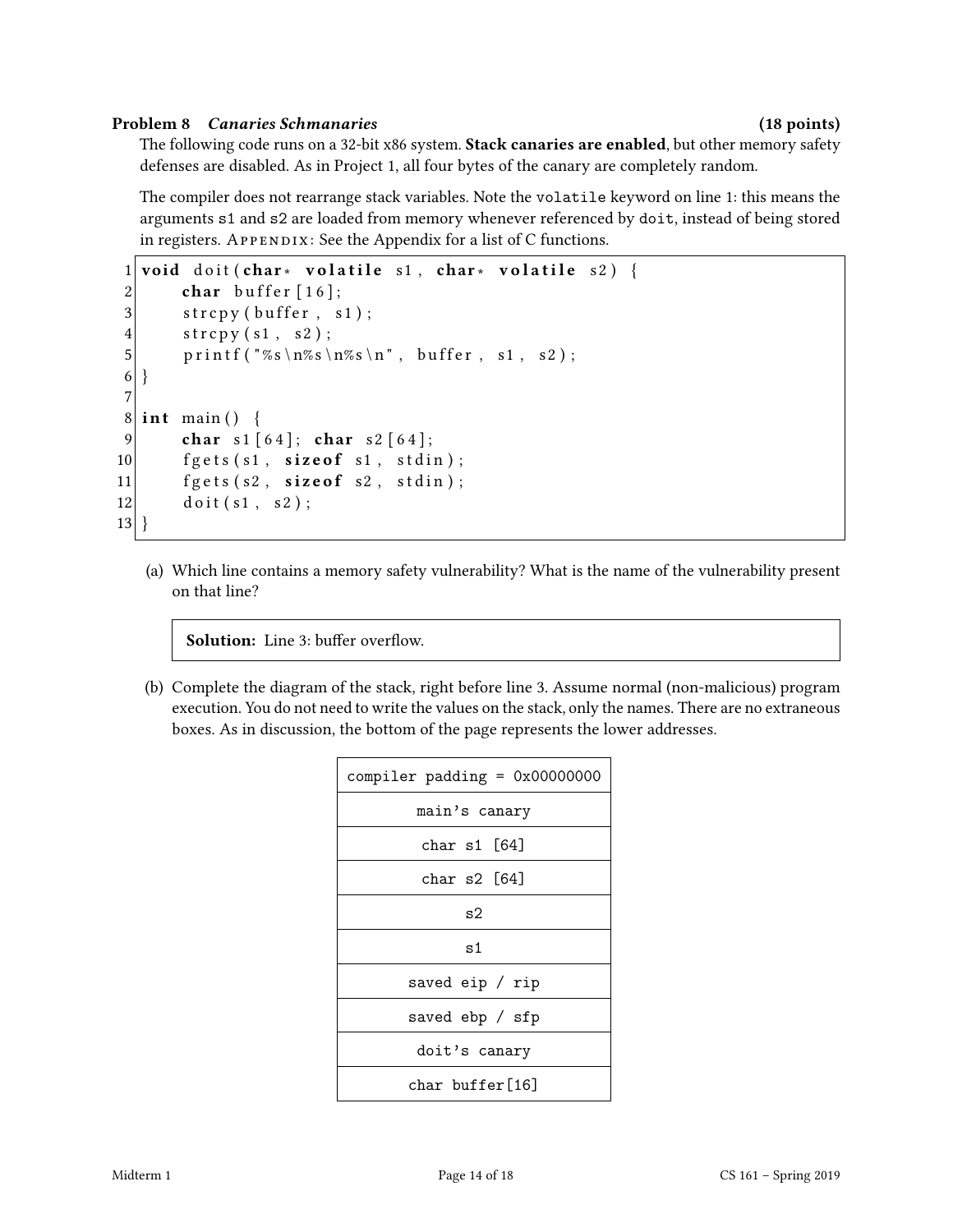(c) Now we will exploit the program. There is already shellcode at the address 0xbfffdead. Using gdb, you discovered that the address of main's canary is 0xbfffdab4. Due to a bug in the compiler, you discover that although stack canaries are present, they are not checked! Complete the Python script below in order to successfully exploit the program.

NOTE: The Python syntax 'A'  $*$  n indicates that the character 'A' will be repeated n times. The syntax \xRS indicates a byte with hex value 0xRS.

s1 = 'A' \* \_\_\_\_ + '\_\_\_\_\_\_\_\_\_\_\_\_\_\_\_\_\_\_\_\_\_\_\_\_\_\_\_\_\_\_\_\_\_\_\_\_\_\_\_\_\_\_\_\_\_\_\_\_\_\_\_\_\_' + \ '\_\_\_\_\_\_\_\_\_\_\_\_\_\_\_\_\_\_\_\_\_\_\_\_\_\_\_\_\_\_\_\_\_\_\_\_\_\_\_\_\_\_\_\_\_\_\_\_\_\_\_\_\_'  $s2 = 'B' * \frac{}{}$ '\_\_\_\_\_\_\_\_\_\_\_\_\_\_\_\_\_\_\_\_\_\_\_\_\_\_\_\_\_\_\_\_\_\_\_\_\_\_\_\_\_\_\_\_\_\_\_\_\_\_\_\_\_'

print s1 print s2

## Solution:

 $s1 = 'A' * 24 + ' \xad\xde\xf\xbf'$  $s2 = 'anything'$ 

Note that there is a slight technical nit, since fgets adds a newline and a terminating NUL character. This means that such a solution clobbers the address of s1. In practice this is unlikely to be an issue, although one can get around it by writing the original values into s1 and s2. We didn't deduct points from solutions which failed to notice this issue.

(d) Unfortunately, the bug in the previous part was fixed, and now your exploit must successfully bypass the stack canary. As in part (c), there is already shellcode at the address 0xbfffdead and the address of main's canary is 0xbfffdab4. Complete the Python script below in order to successfully exploit the program.

HINT: You should do the following. Start by using your exploit from the part above. Overwrite the arguments  $s1$  and  $s2$  of doit to ensure that the second stropy will "fix" the canary. Note that the main's function frame has the same canary as the canary that should appear in doit's function frame. The use of the volatile keyword ensures that s1 and s2 are passed using their values from the stack. Since your solution should overwrite the pointer s2, it does not matter what it originally points to.

s1 = 'A' \* \_\_\_\_ + '\_\_\_\_\_\_\_\_\_\_\_\_\_\_\_\_\_\_\_\_\_\_\_\_\_\_\_\_\_\_\_\_\_\_\_\_\_\_\_\_\_\_\_\_\_\_\_\_\_\_\_\_\_' + \ '\_\_\_\_\_\_\_\_\_\_\_\_\_\_\_\_\_\_\_\_\_\_\_\_\_\_\_\_\_\_\_\_\_\_\_\_\_\_\_\_\_\_\_\_\_\_\_\_\_\_\_\_\_' + \ '\_\_\_\_\_\_\_\_\_\_\_\_\_\_\_\_\_\_\_\_\_\_\_\_\_\_\_\_\_\_\_\_\_\_\_\_\_\_\_\_\_\_\_\_\_\_\_\_\_\_\_\_\_'

s2 = 'not needed, see the hint'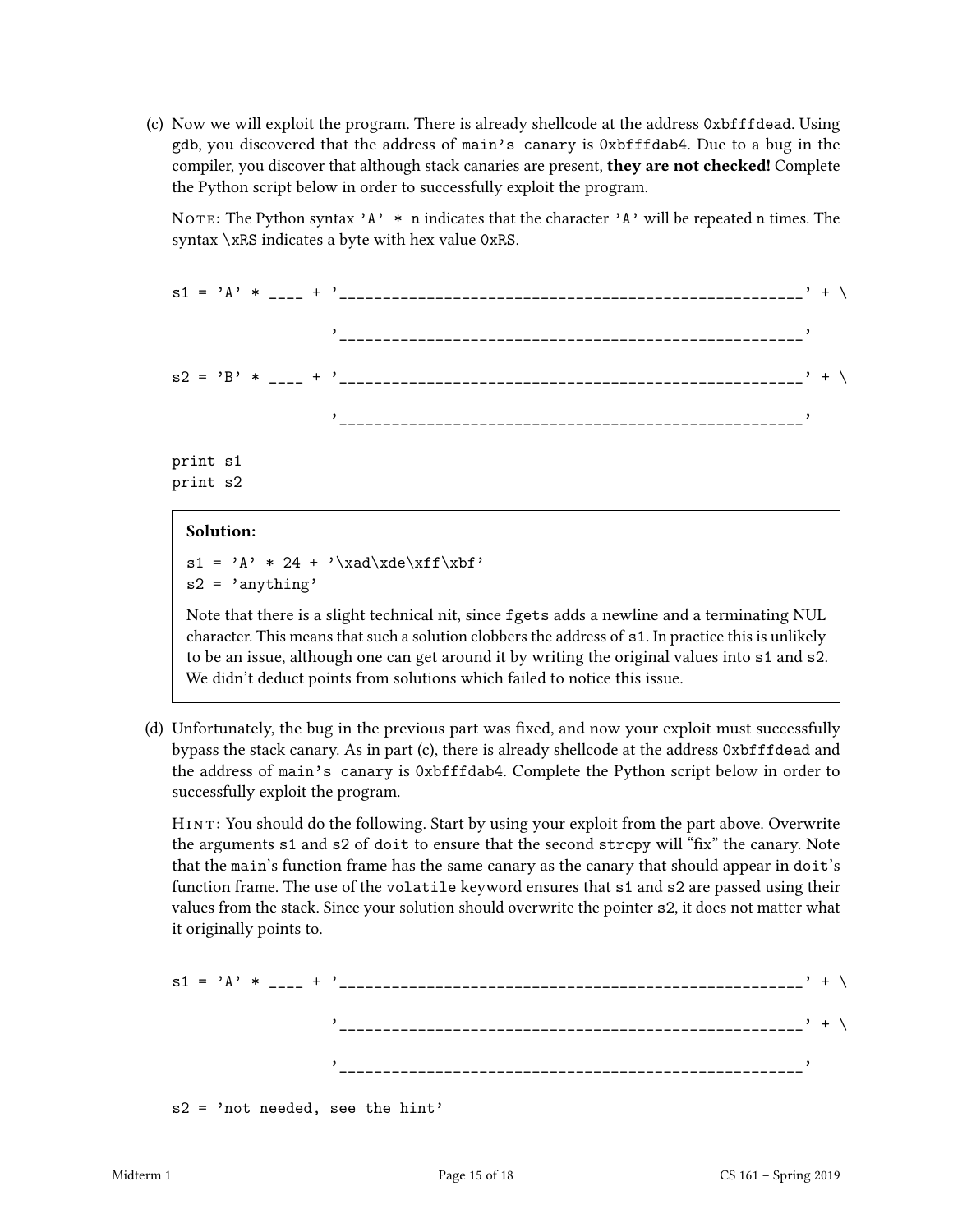print s1 print s2

#### Solution:

```
s1 = 'A' * 24 + ' \xad\xde\xf\xbf''+'\x20\xda\xff\xbf''+'\xbd\xdf\xbf's2 = 'not needed, see the hint'
print s1
print s2
```
Explanation: after the execution of the first strcpy on line 3, our stack looks as follows:

| main's canary                        |  |  |
|--------------------------------------|--|--|
| char s1[64]                          |  |  |
| char s2[64]                          |  |  |
| $s2 = 0xbfffdab4$                    |  |  |
| $s1 = 0x$ bfffda $20$                |  |  |
| saved $eip = 0xbff$ dead             |  |  |
| saved $ebp = AAAA$                   |  |  |
| $\text{doit's canary} = \text{AAAA}$ |  |  |
| char buffer $[16] = A \dots A$       |  |  |

Even though the canary is messed up after the first strcpy, this does not cause the program to exit. Stack canaries are only checked before we exit the function.

Note that we have now overwritten the arguments to doit. We have engineered the stack such that  $s2 = \text{kmain's } \text{canary and } s1 = \text{kdoit's } \text{canary.}$  The next strcpy on line 4 therefore fixes doit's canary. The compiler padding of all 0s is useful, because it acts as a NUL-terminator for the strcpy. It does clobber the last byte of the saved ebp, but that doesn't matter since the shellcode will execute before this becomes a problem.

The exploit works with probability  $\approx 63/64$ , since the canary might have a NUL byte, making it impossible to copy via strcpy.

Note that an optimizing compiler might save the value of s1 in a register in between the two strcpy calls, which would prevent this exploit, but the use of the volatile keyword prevents this.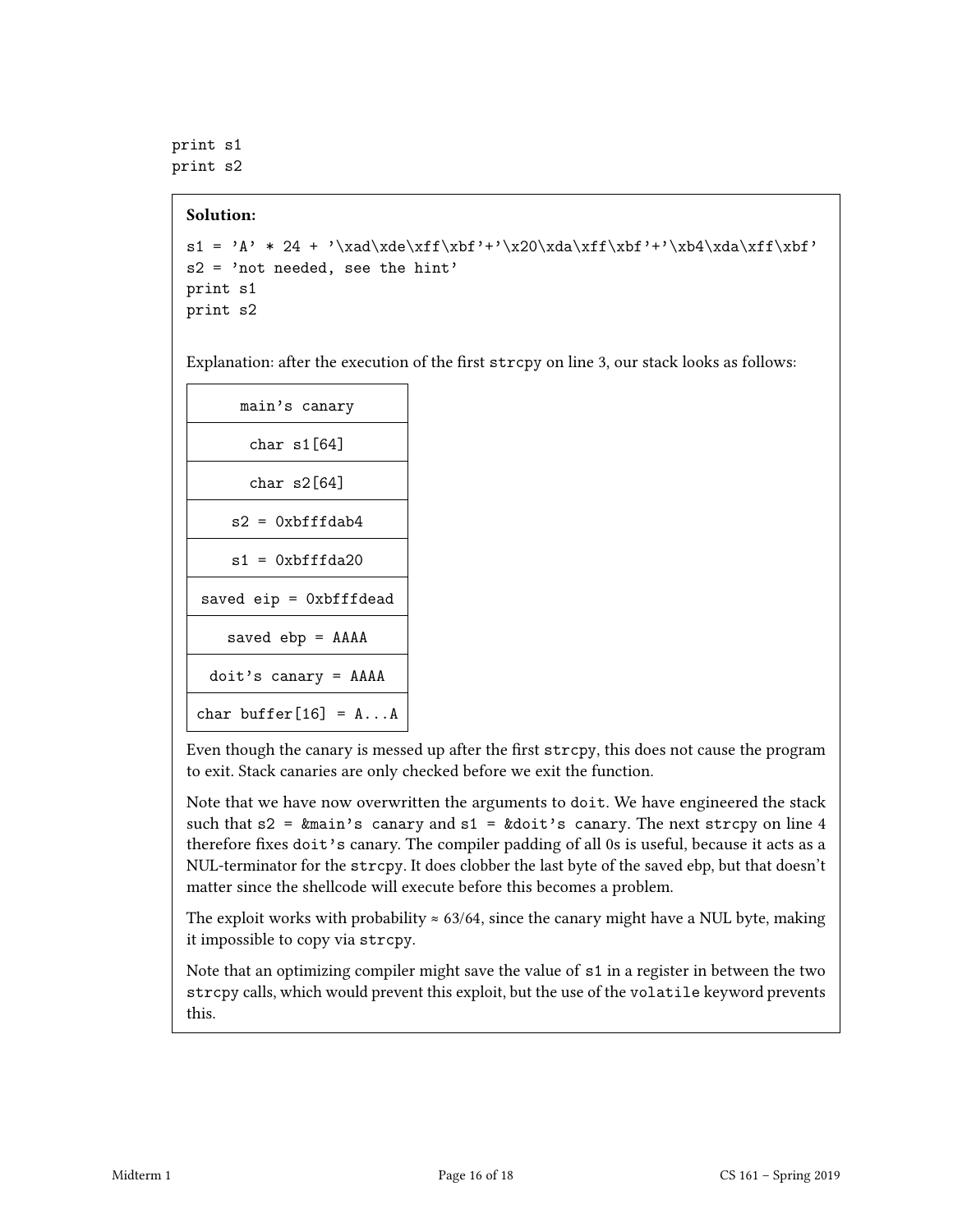## Selected C Manual Pages

char \*fgets(char \*s, int size, FILE \*stream); fgets() reads in at most one less than \_size\_ characters from \_stream\_ and stores them into the buffer pointed to by \_s\_. Reading stops after an EOF or a newline. If a newline is read, it is stored into the buffer. A terminating null byte  $(\cdot \setminus 0')$  is stored after the last character in the buffer.

int printf(const char \*format, ...); printf() produces output according to the format string \_format\_.

ssize\_t read(int fd, void \*buf, size\_t count); read() attempts to read up to \_count\_ bytes from file descriptor \_fd\_ into the buffer starting at \_buf\_.

char \*strcpy(char \*dest, const char \*src); The strcpy() function copies the string pointed to by \_src\_, including the terminating null byte  $(\cdot \setminus 0')$ , to the buffer pointed to by \_dest\_.

size\_t strlen(const char \*s); The strlen() function calculates the length of the string \_s\_, excluding the terminating null byte  $(\prime \backslash 0')$ .